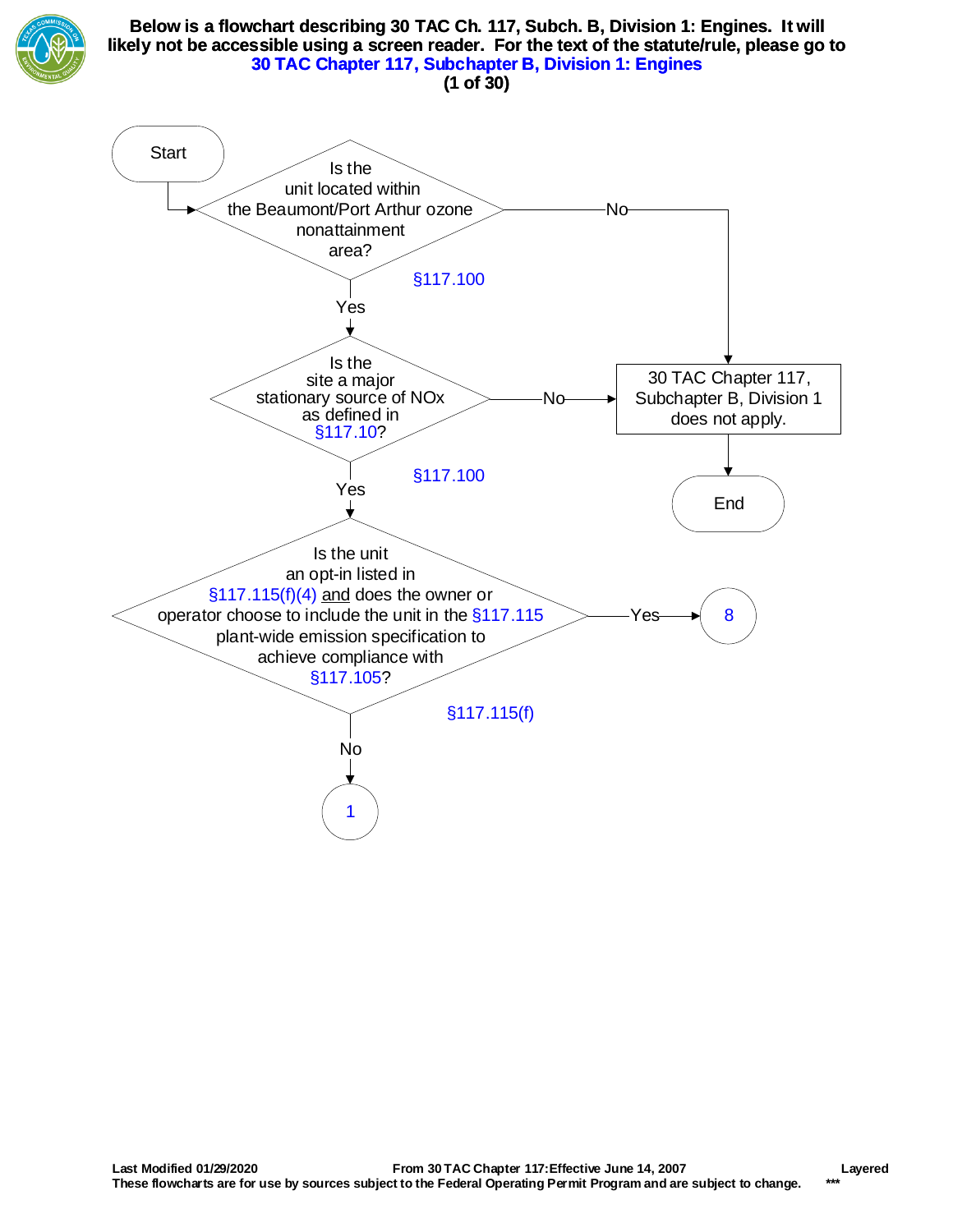<span id="page-1-0"></span>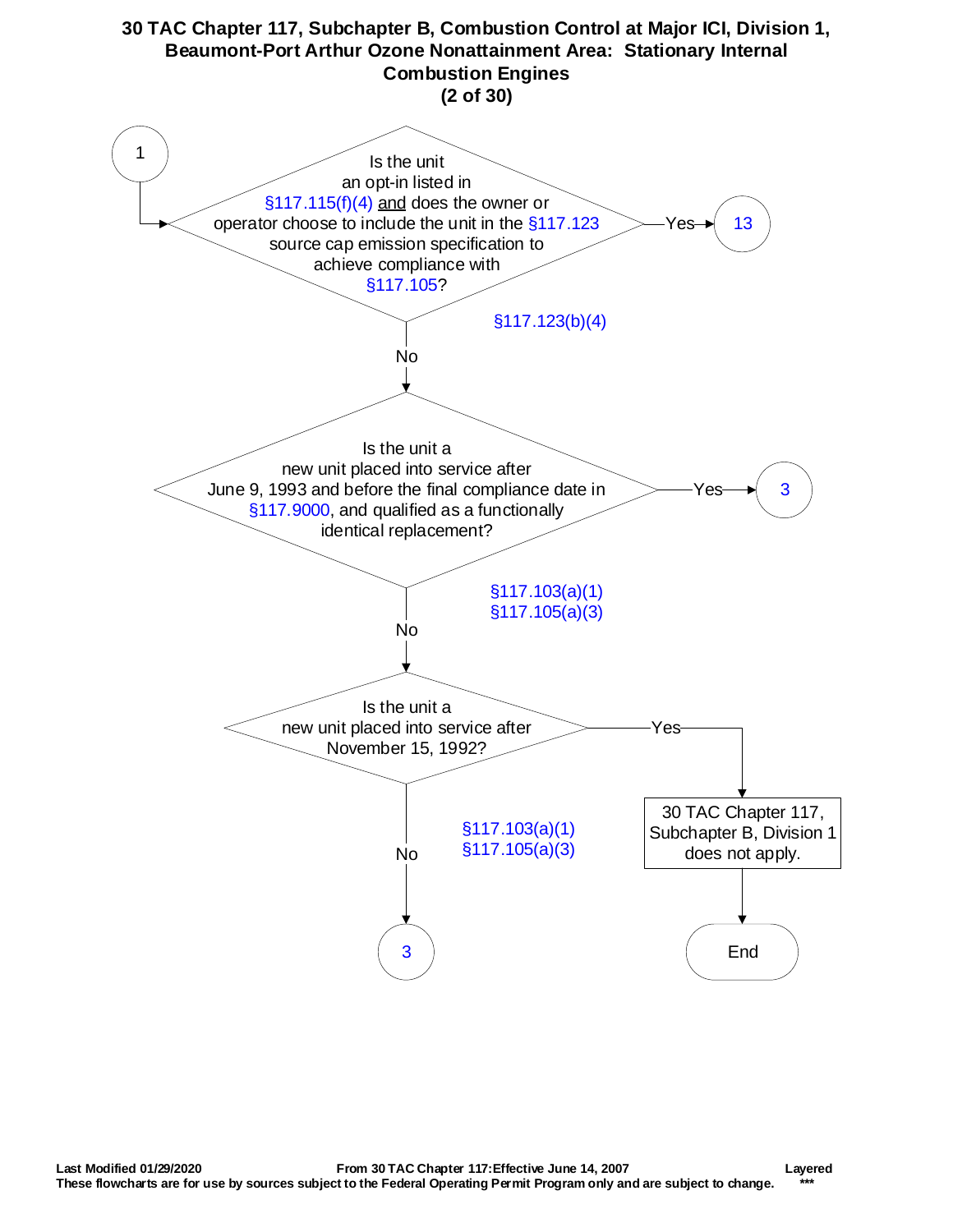<span id="page-2-0"></span>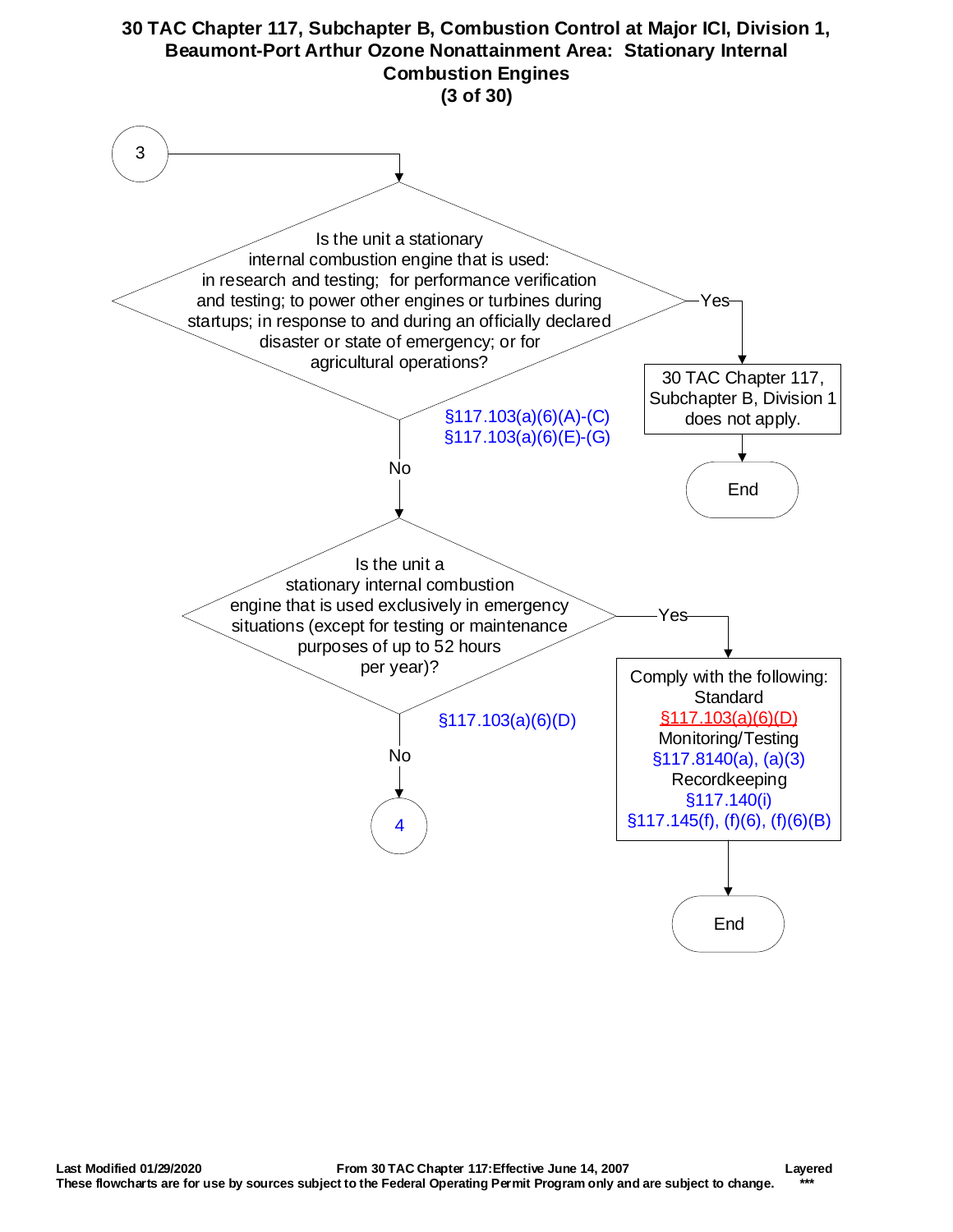<span id="page-3-0"></span>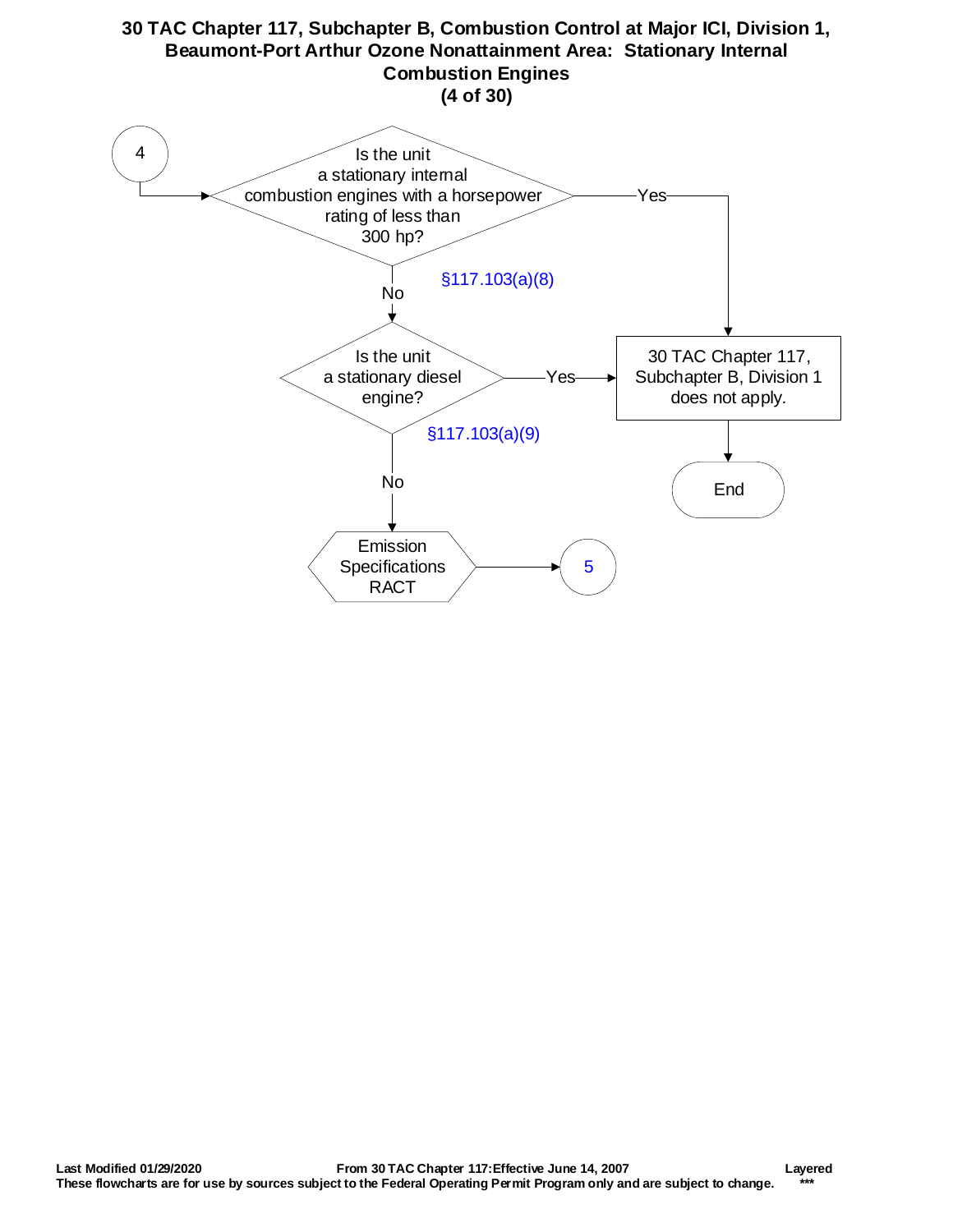<span id="page-4-0"></span>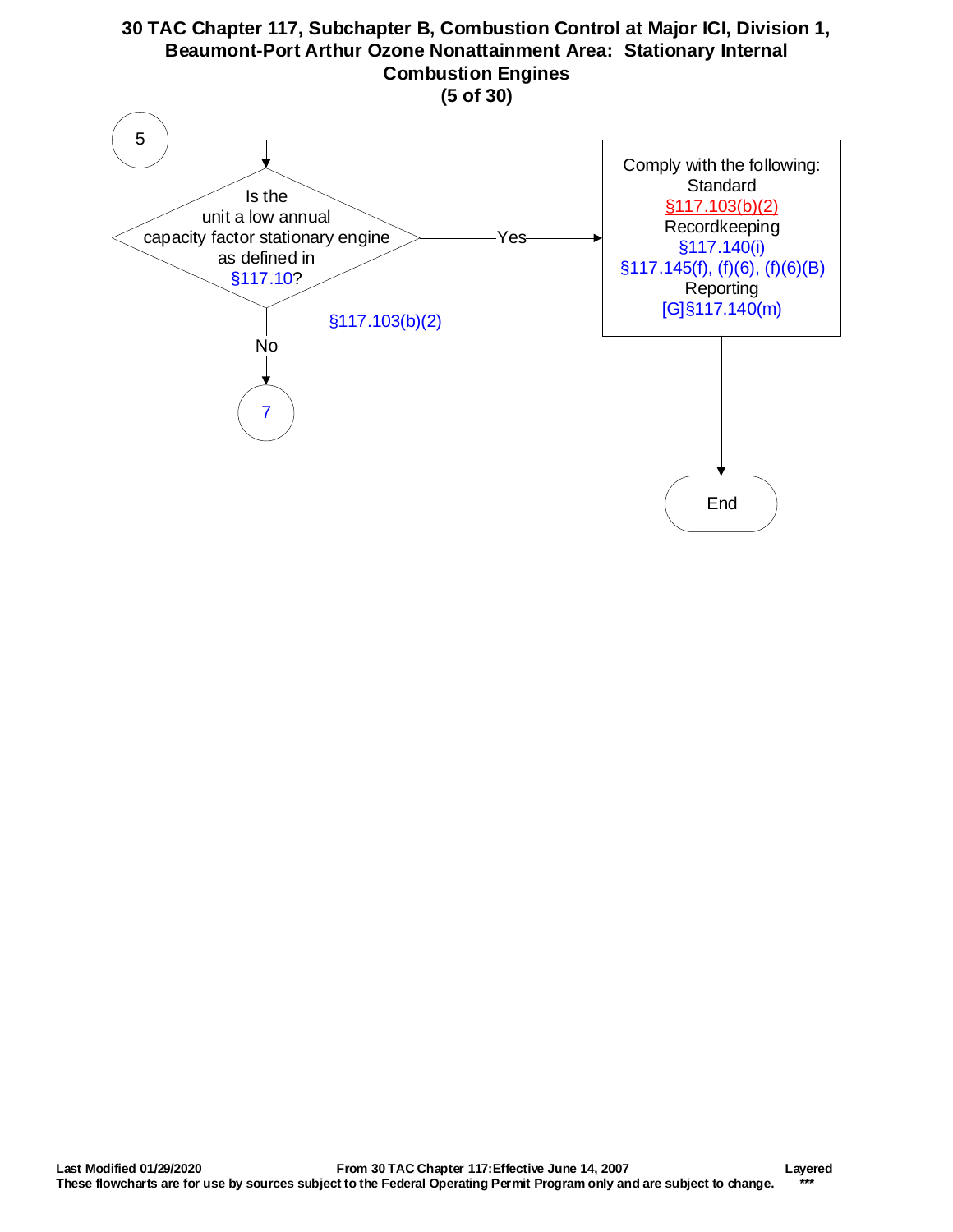<span id="page-5-0"></span>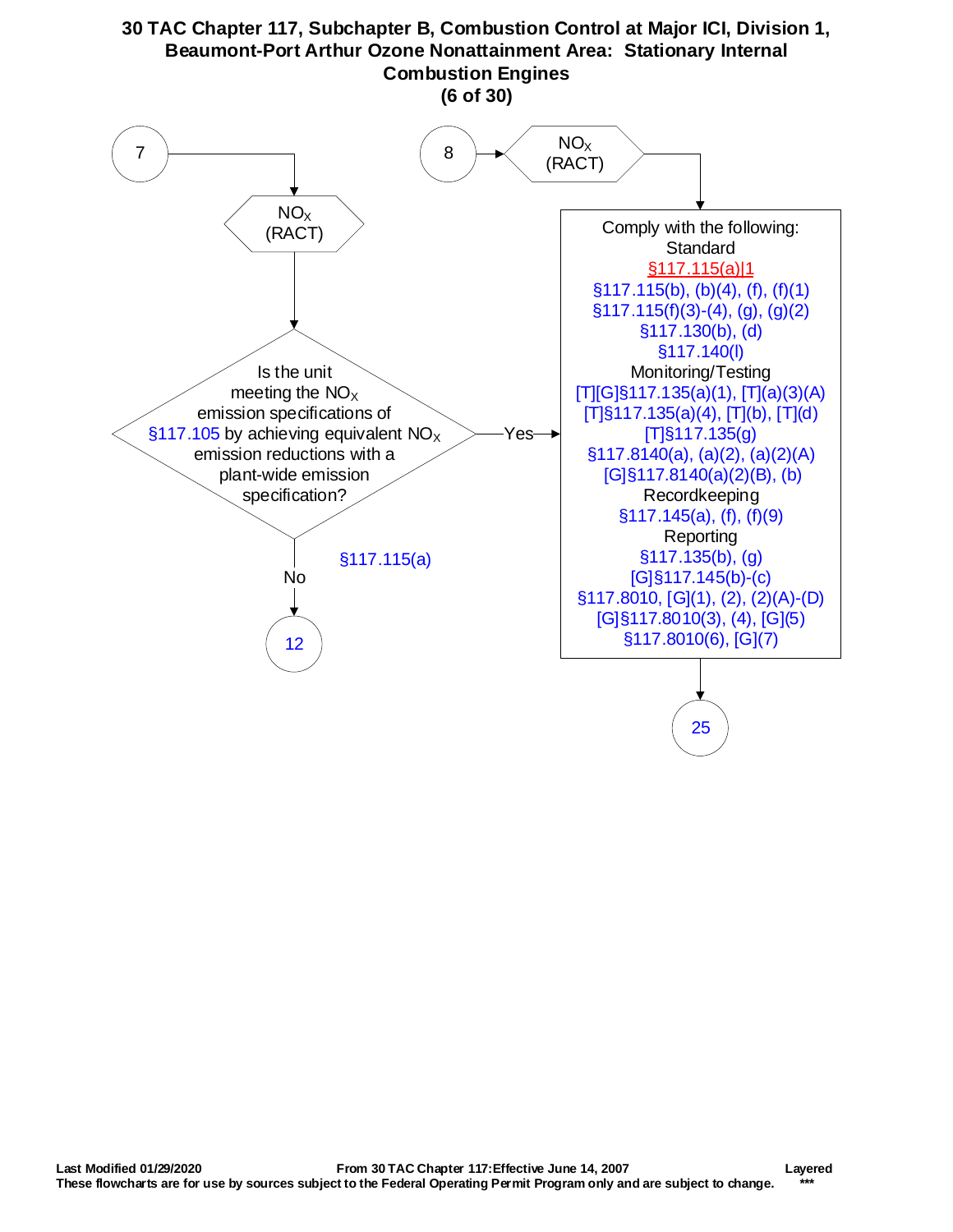<span id="page-6-0"></span>

Yes

[T]§117.135(a)(4), [T](b), [T](d) [T]§117.135(g) [§117.8140\(a\), \(a\)\(2\), \(a\)\(2\)\(A\)](http://texreg.sos.state.tx.us/public/readtac$ext.TacPage?sl=R&app=9&p_dir=&p_rloc=&p_tloc=&p_ploc=&pg=1&p_tac=&ti=30&pt=1&ch=117&rl=8140) [G]§117.8140(a)(2)(B), (b) Recordkeeping [§117.123\(d\)](http://texreg.sos.state.tx.us/public/readtac$ext.TacPage?sl=R&app=9&p_dir=&p_rloc=&p_tloc=&p_ploc=&pg=1&p_tac=&ti=30&pt=1&ch=117&rl=123) [§117.145\(a\), \(f\), \(f\)\(9\)](http://texreg.sos.state.tx.us/public/readtac$ext.TacPage?sl=R&app=9&p_dir=&p_rloc=&p_tloc=&p_ploc=&pg=1&p_tac=&ti=30&pt=1&ch=117&rl=145) **Reporting** [§117.123\(e\)](http://texreg.sos.state.tx.us/public/readtac$ext.TacPage?sl=R&app=9&p_dir=&p_rloc=&p_tloc=&p_ploc=&pg=1&p_tac=&ti=30&pt=1&ch=117&rl=123) [§117.135\(b\), \(g\)](https://texreg.sos.state.tx.us/public/readtac$ext.TacPage?sl=R&app=9&p_dir=&p_rloc=&p_tloc=&p_ploc=&pg=1&p_tac=&ti=30&pt=1&ch=117&rl=135) [\[G\]§117.145\(b\)-\(c\)](https://texreg.sos.state.tx.us/public/readtac$ext.TacPage?sl=R&app=9&p_dir=&p_rloc=&p_tloc=&p_ploc=&pg=1&p_tac=&ti=30&pt=1&ch=117&rl=145) [§117.8010, \[G\]\(1\), \(2\), \(2\)\(A\)-\(D\)](http://texreg.sos.state.tx.us/public/readtac$ext.TacPage?sl=R&app=9&p_dir=&p_rloc=&p_tloc=&p_ploc=&pg=1&p_tac=&ti=30&pt=1&ch=117&rl=8010) [G]§117.8010(3), (4), [G](5) §117.8010(6), [G](7)

[14](#page-7-0)

[§117.123\(a\)](http://texreg.sos.state.tx.us/public/readtac$ext.TacPage?sl=R&app=9&p_dir=&p_rloc=&p_tloc=&p_ploc=&pg=1&p_tac=&ti=30&pt=1&ch=117&rl=123)

Is the unit meeting the  $NO<sub>x</sub>$ emission specifications of [§117.105](http://texreg.sos.state.tx.us/public/readtac$ext.TacPage?sl=R&app=9&p_dir=&p_rloc=&p_tloc=&p_ploc=&pg=1&p_tac=&ti=30&pt=1&ch=117&rl=105) with a source cap limitation?

[15](#page-8-0)

No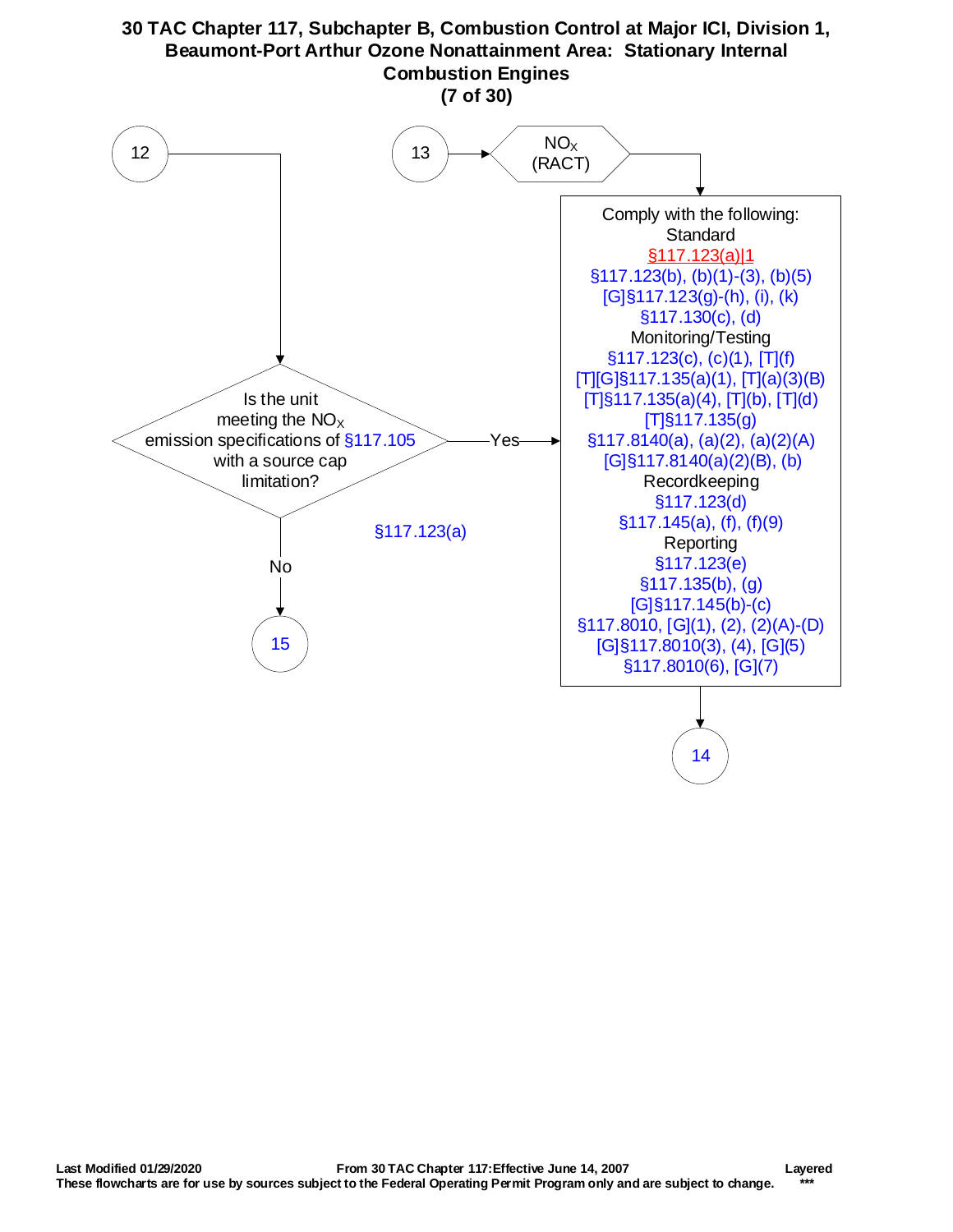<span id="page-7-0"></span>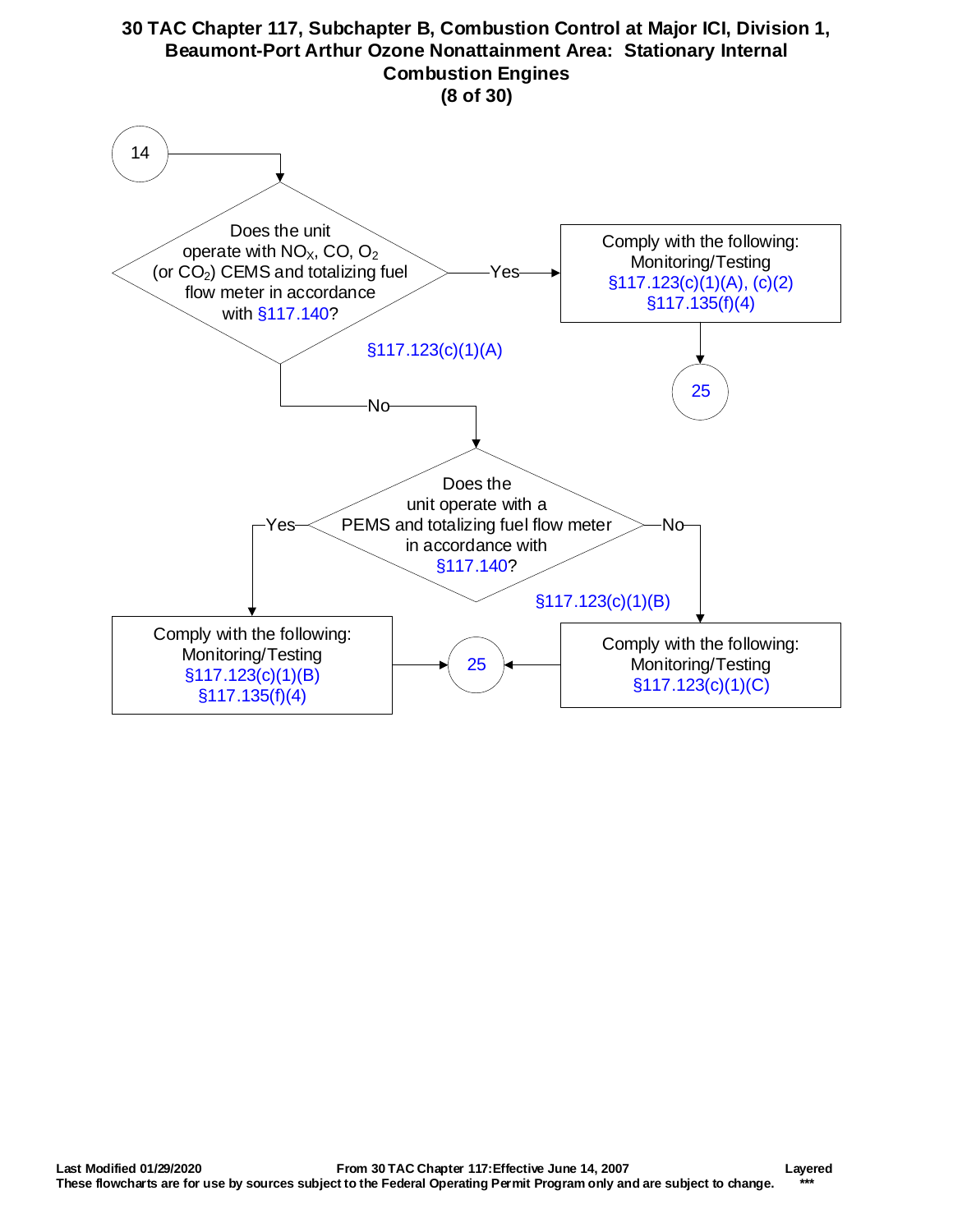<span id="page-8-0"></span>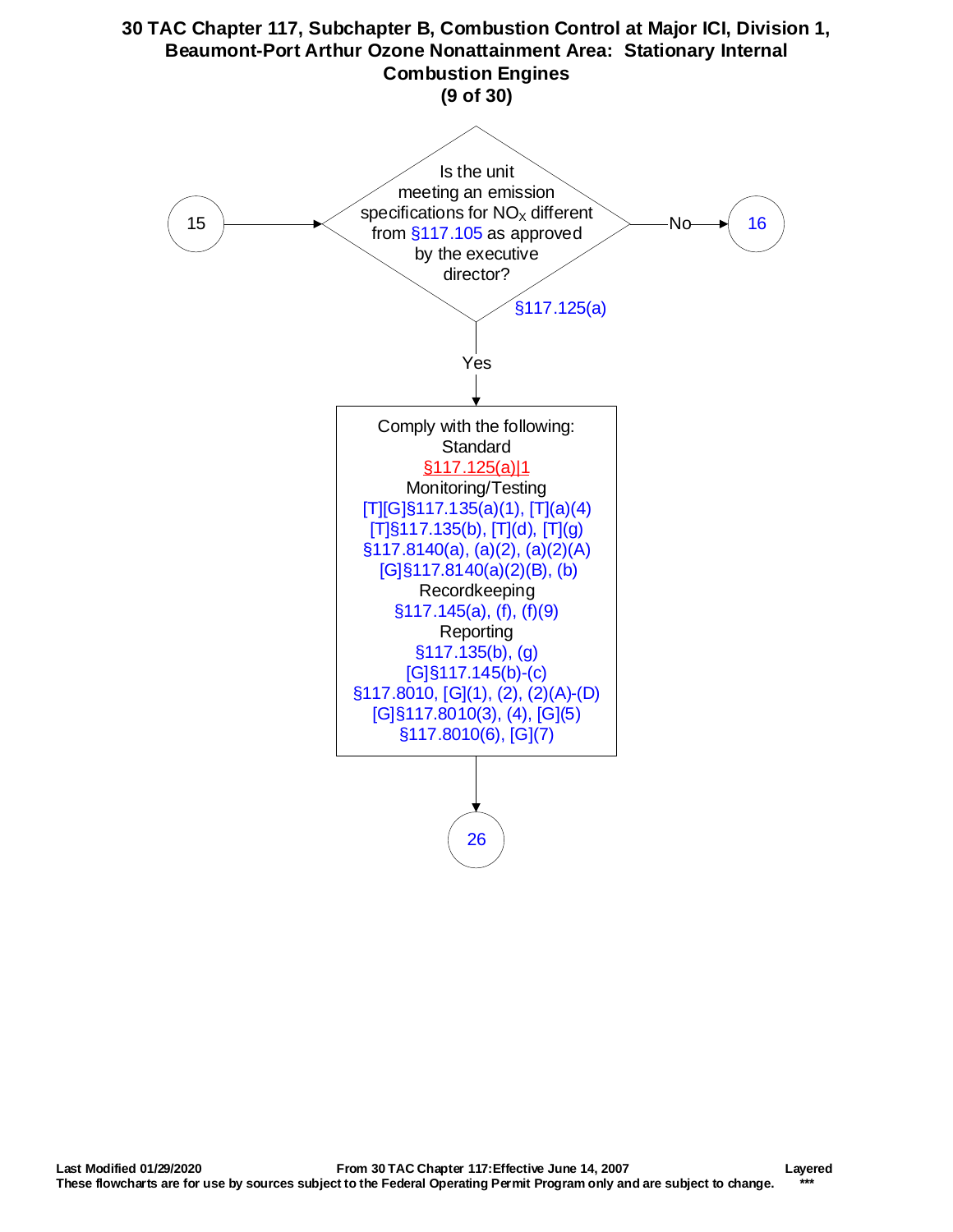<span id="page-9-0"></span>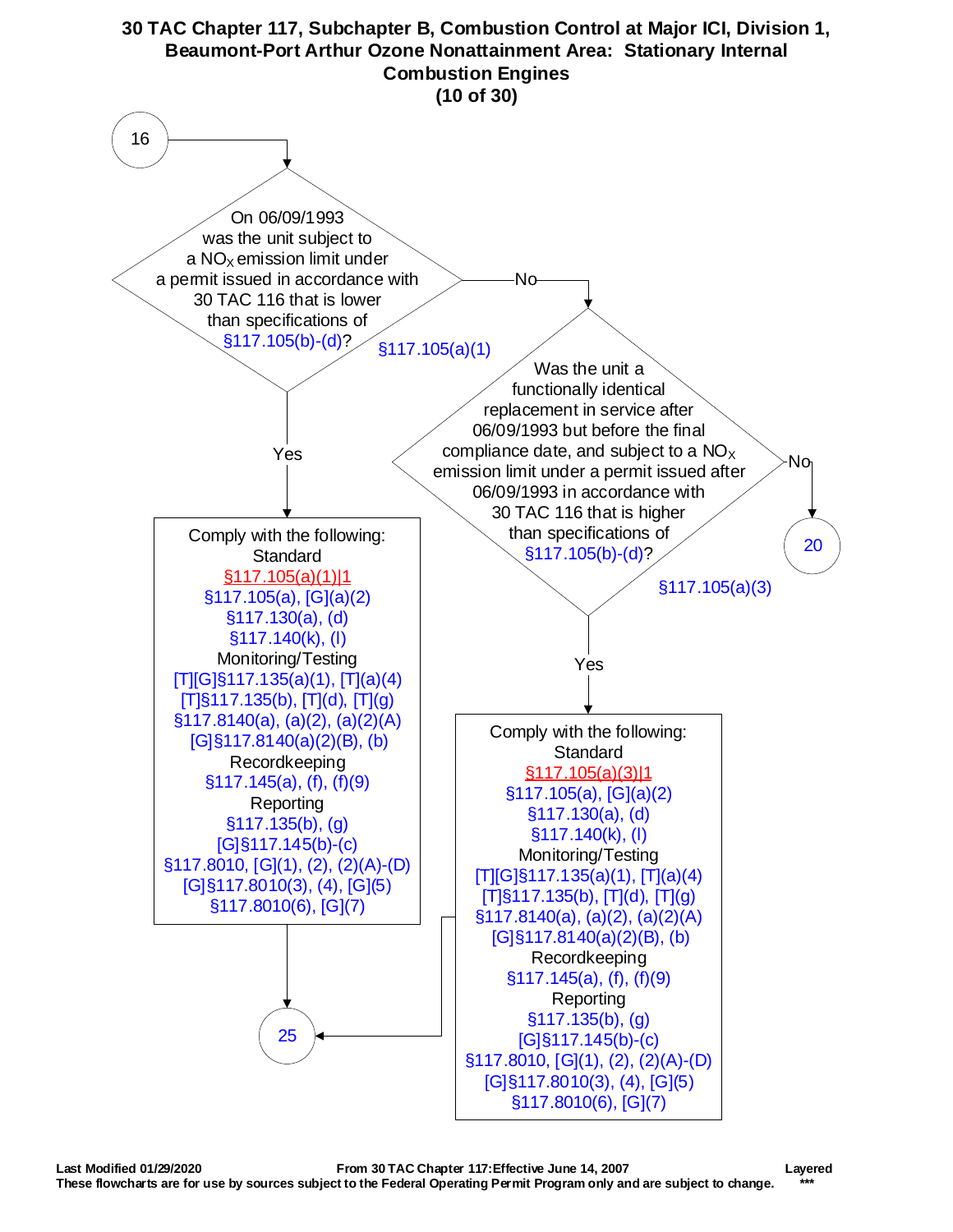<span id="page-10-0"></span>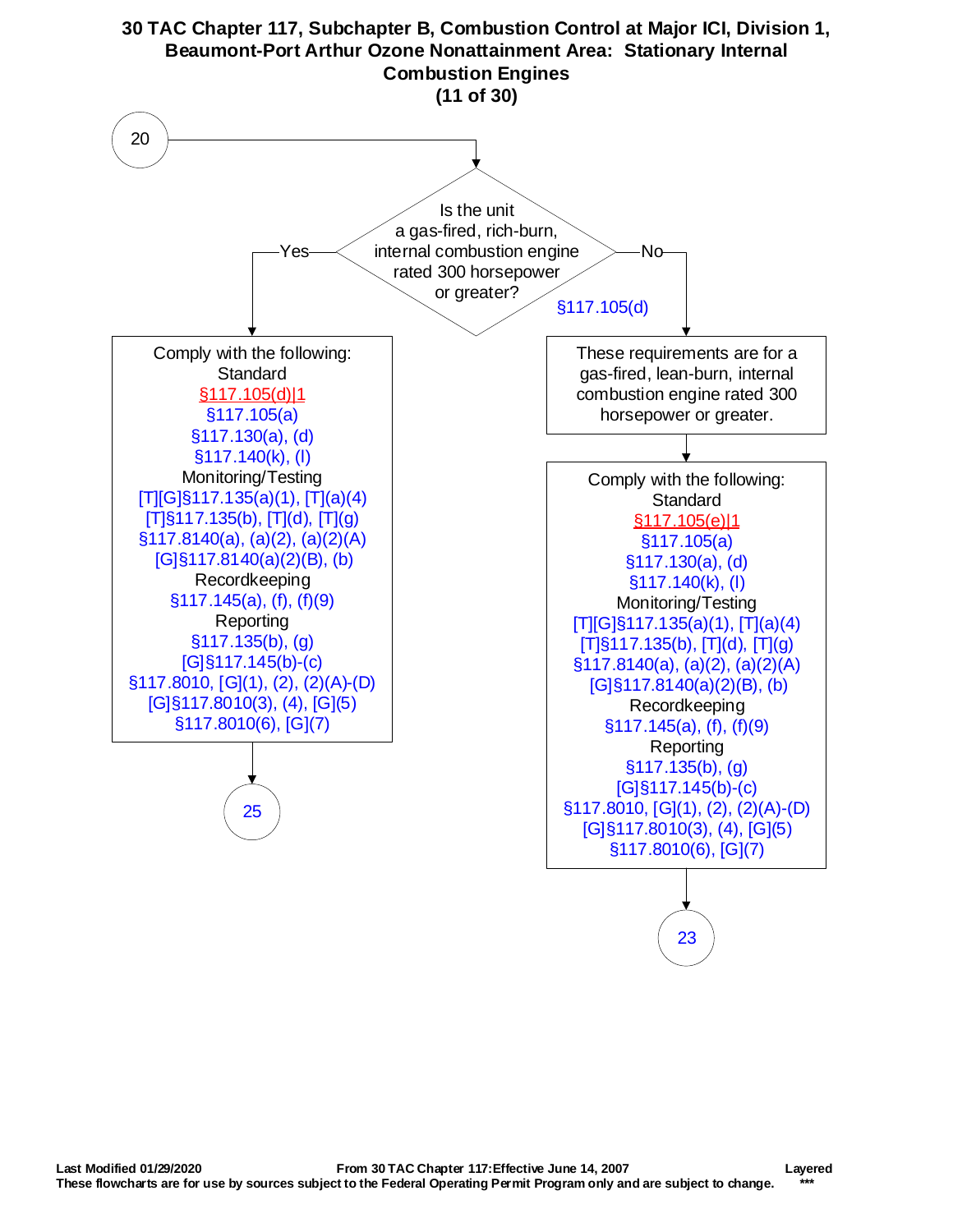<span id="page-11-0"></span>

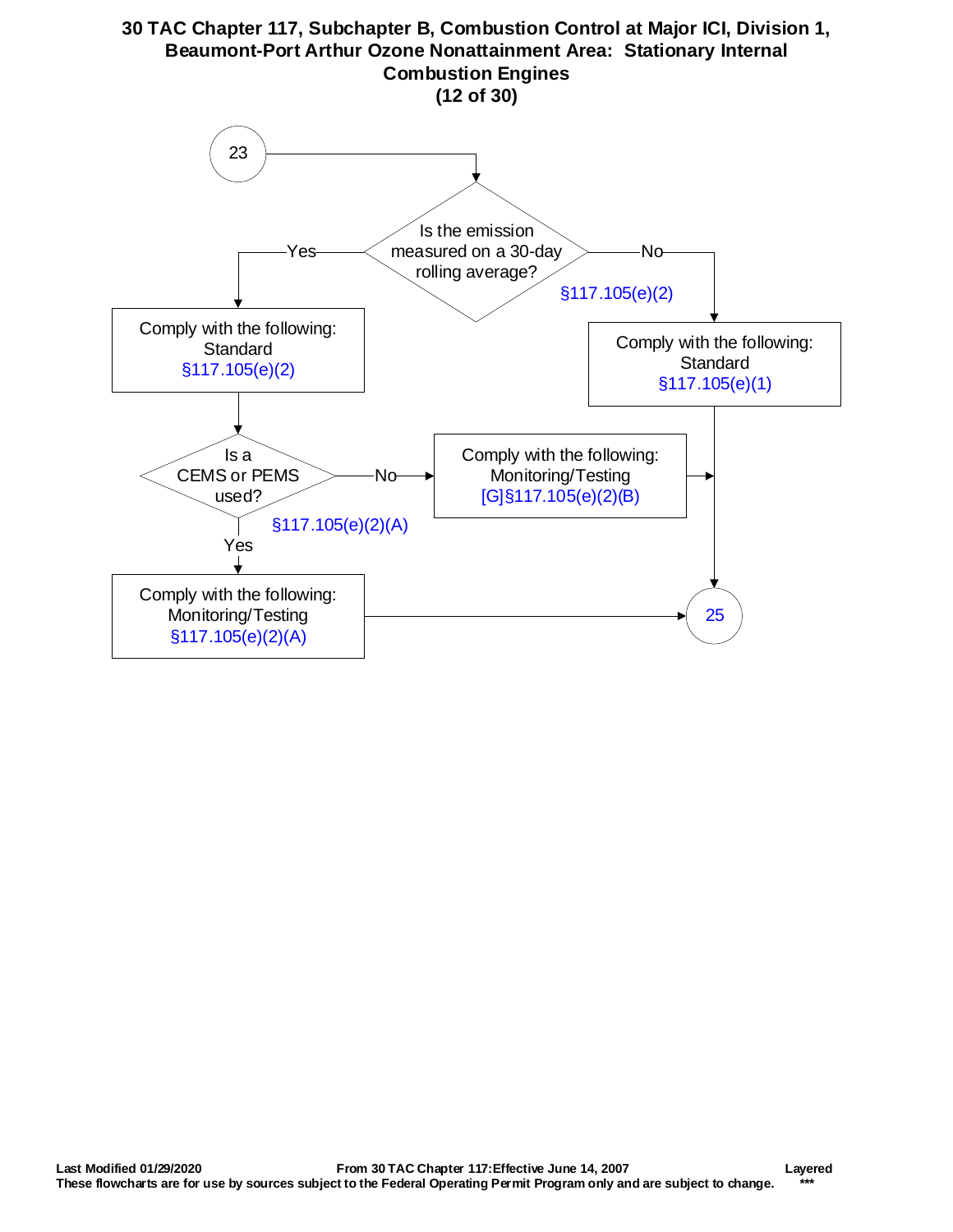<span id="page-12-1"></span><span id="page-12-0"></span>

Yes

Comply with the following: **Standard** [§117.130\(d\)\(5\)](http://texreg.sos.state.tx.us/public/readtac$ext.TacPage?sl=R&app=9&p_dir=&p_rloc=&p_tloc=&p_ploc=&pg=1&p_tac=&ti=30&pt=1&ch=117&rl=130)

[§117.130\(d\)\(5\)](http://texreg.sos.state.tx.us/public/readtac$ext.TacPage?sl=R&app=9&p_dir=&p_rloc=&p_tloc=&p_ploc=&pg=1&p_tac=&ti=30&pt=1&ch=117&rl=130)

Is the unit controlled with postcombustion control techniques?

No

[26](#page-13-0)

[§117.130\(d\)\(4\)](http://texreg.sos.state.tx.us/public/readtac$ext.TacPage?sl=R&app=9&p_dir=&p_rloc=&p_tloc=&p_ploc=&pg=1&p_tac=&ti=30&pt=1&ch=117&rl=130)

Yes

Comply with the following: **Standard** [§117.130\(d\)\(4\)](http://texreg.sos.state.tx.us/public/readtac$ext.TacPage?sl=R&app=9&p_dir=&p_rloc=&p_tloc=&p_ploc=&pg=1&p_tac=&ti=30&pt=1&ch=117&rl=130)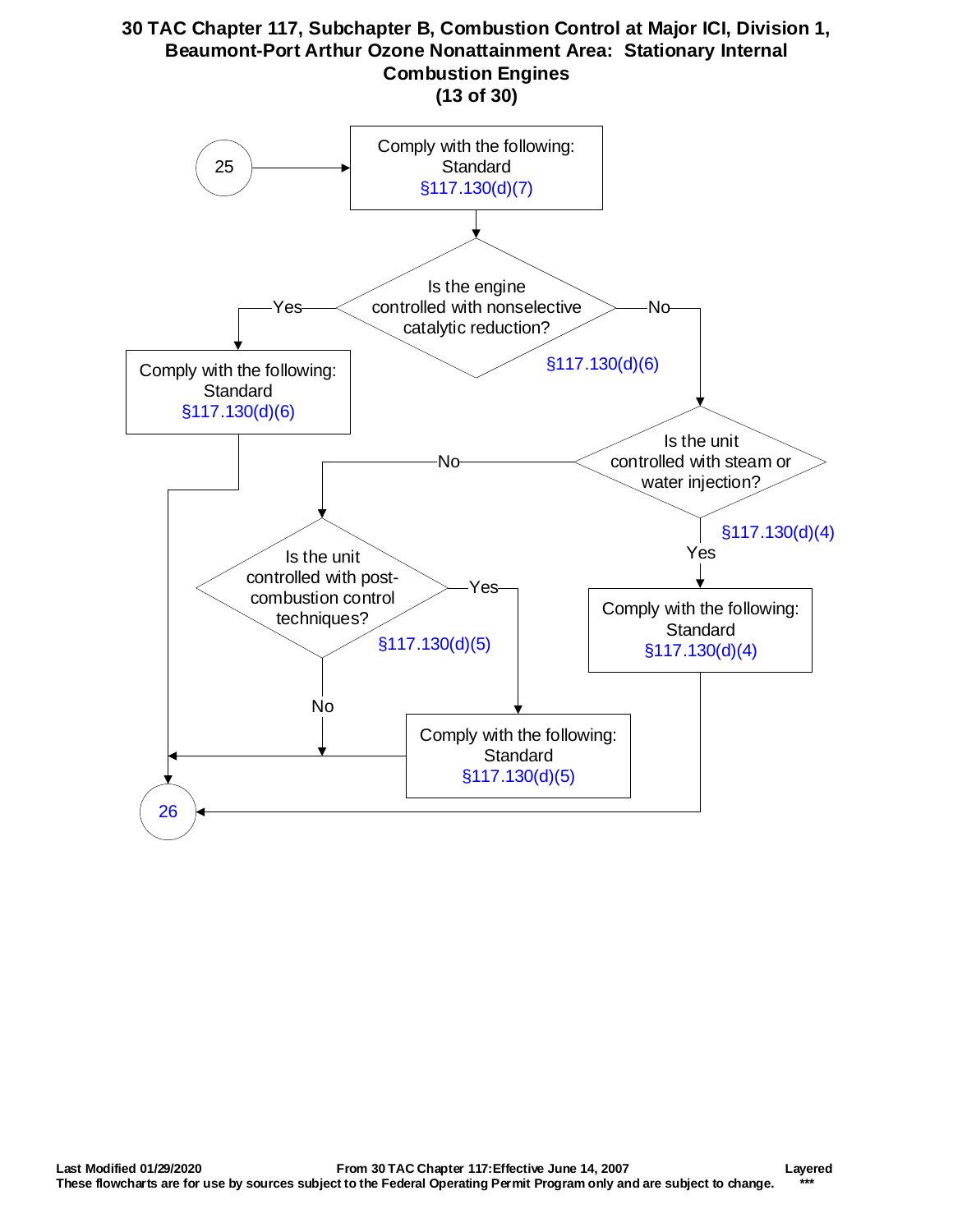<span id="page-13-0"></span>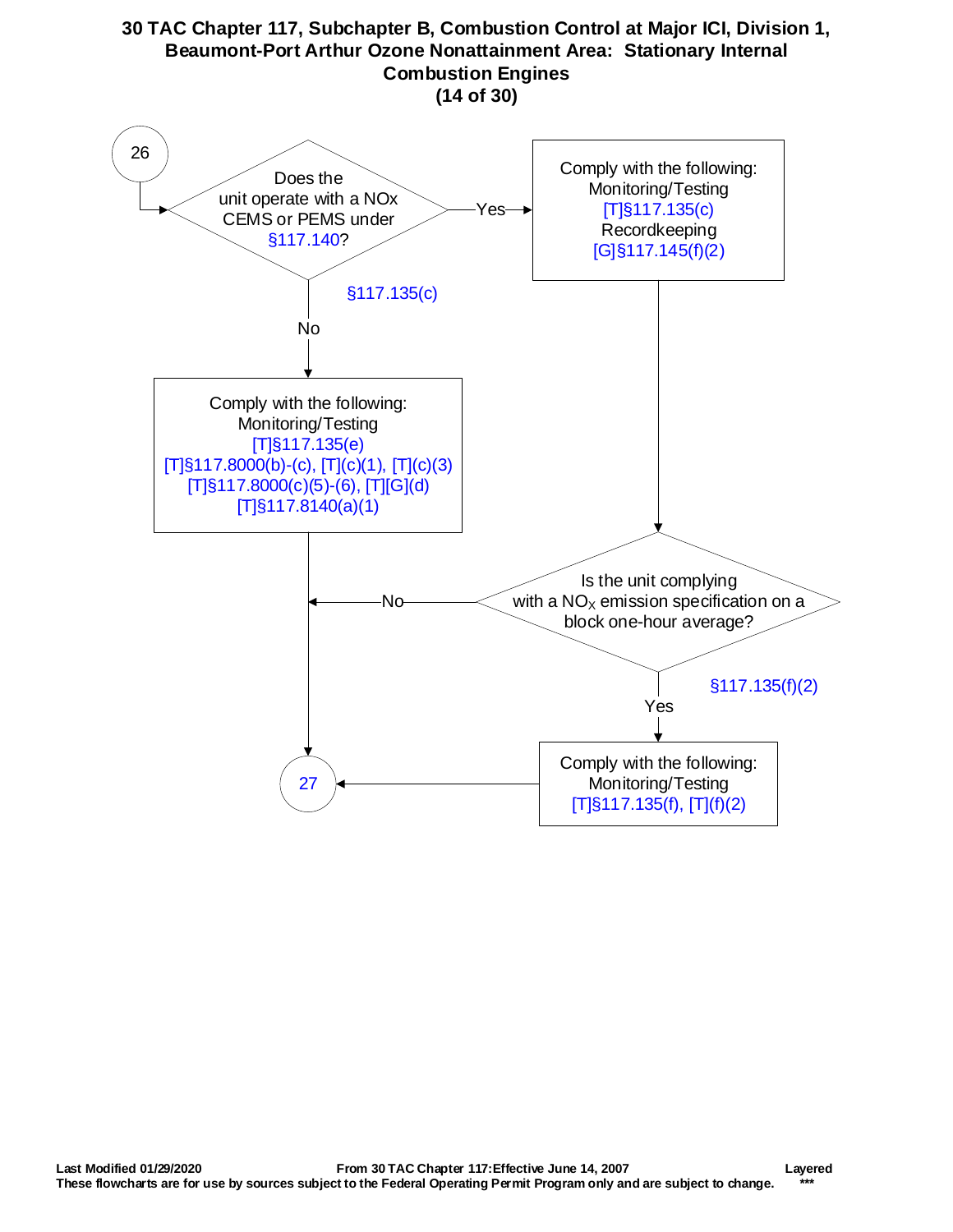<span id="page-14-0"></span>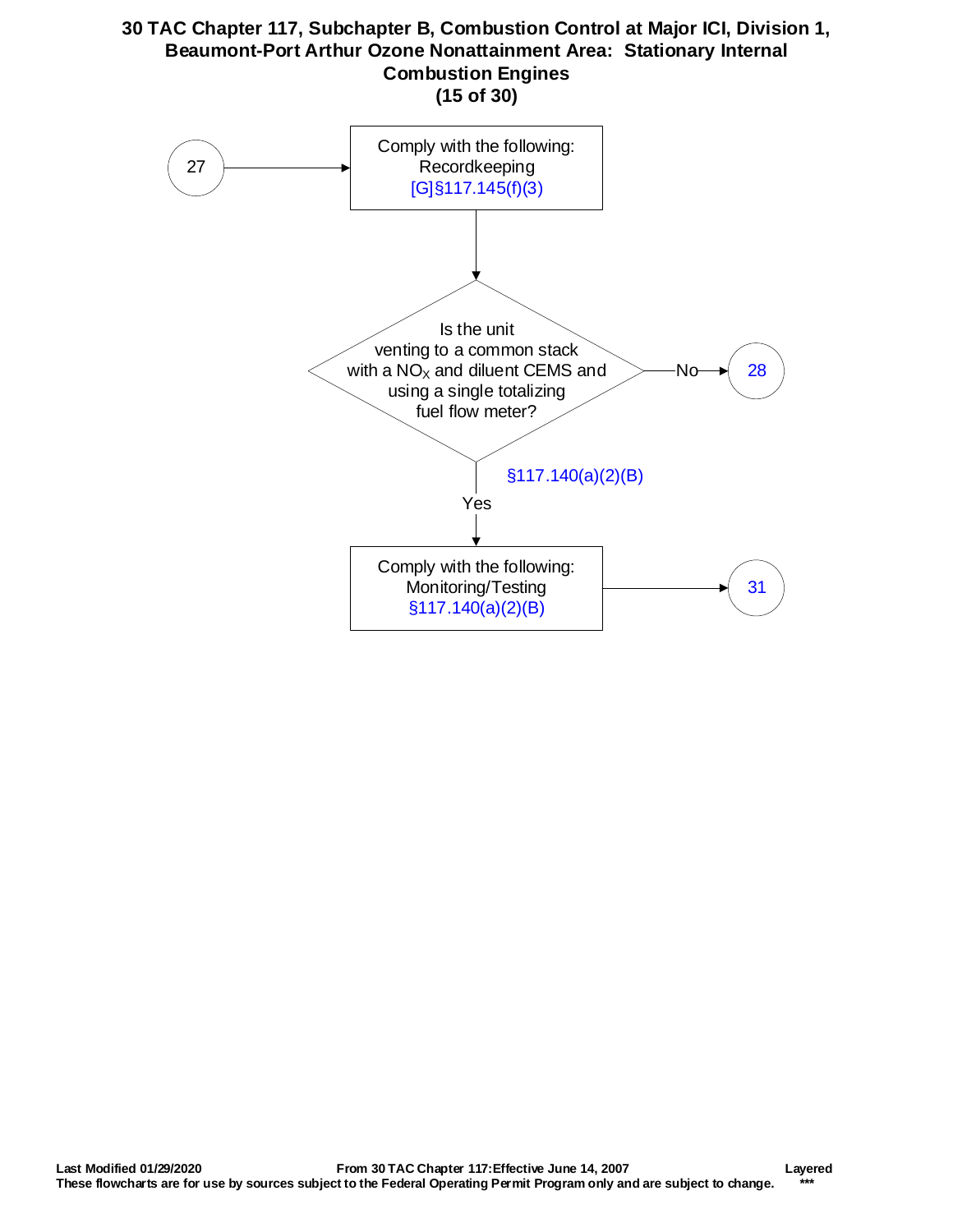<span id="page-15-0"></span>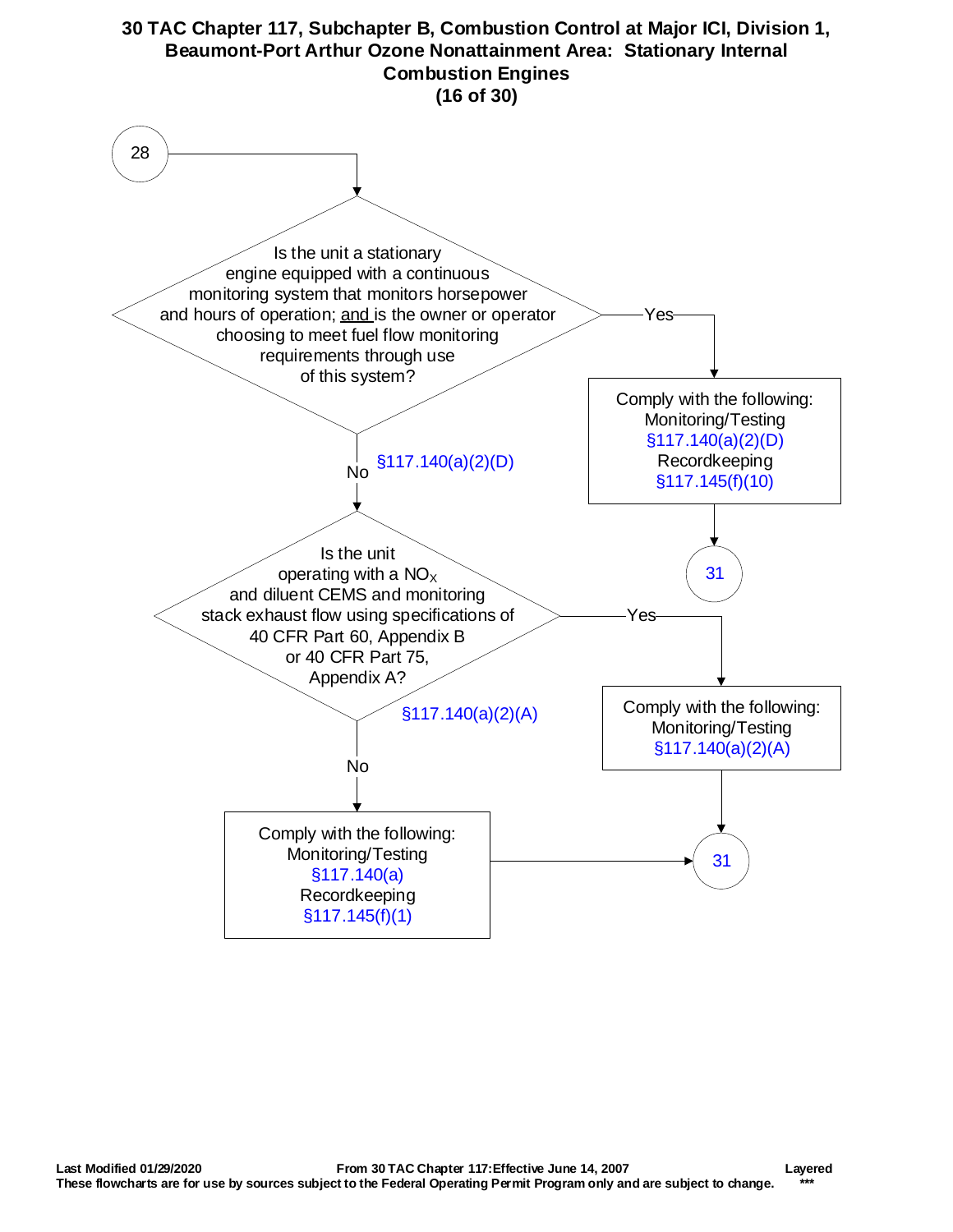<span id="page-16-0"></span>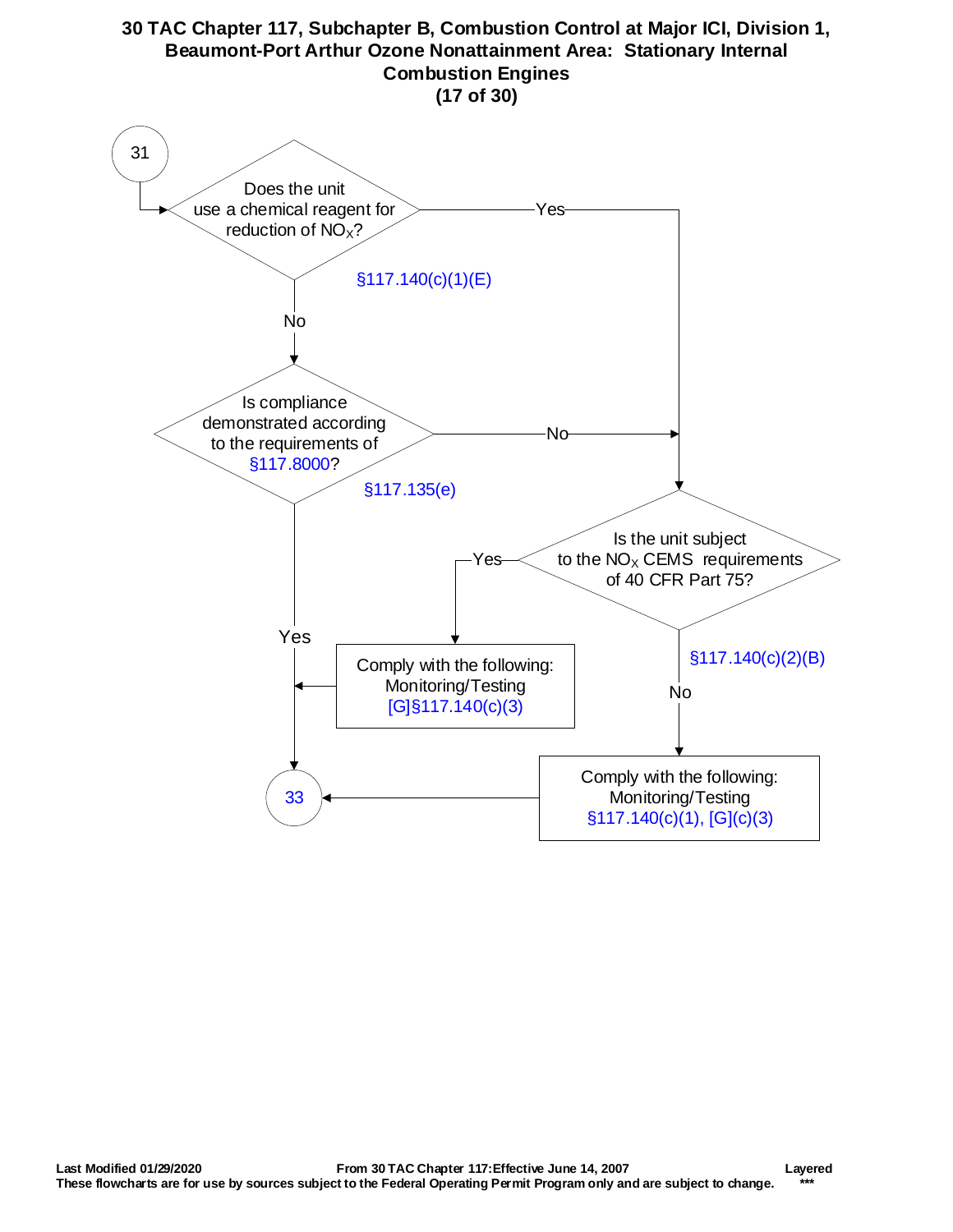<span id="page-17-0"></span>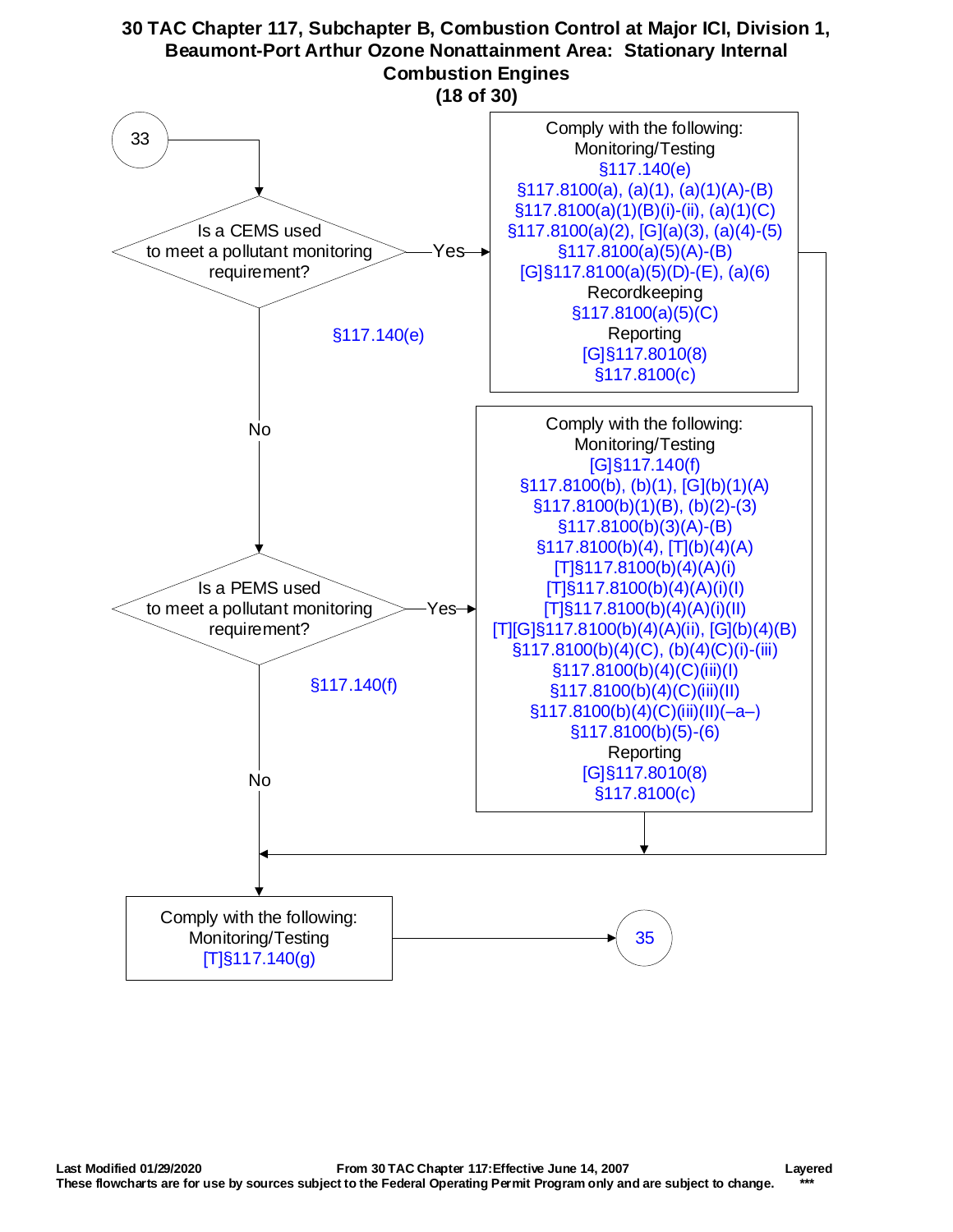<span id="page-18-0"></span>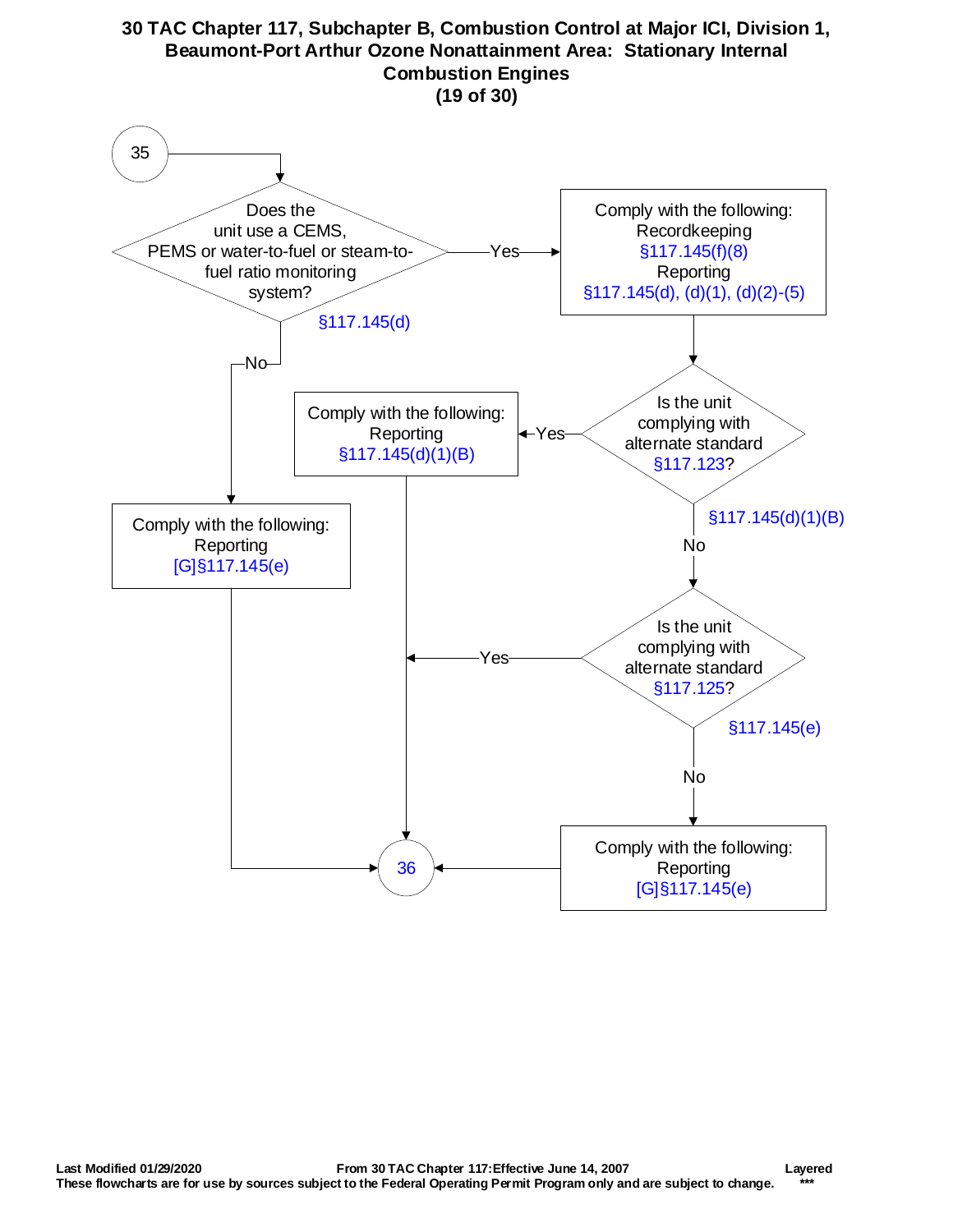<span id="page-19-0"></span>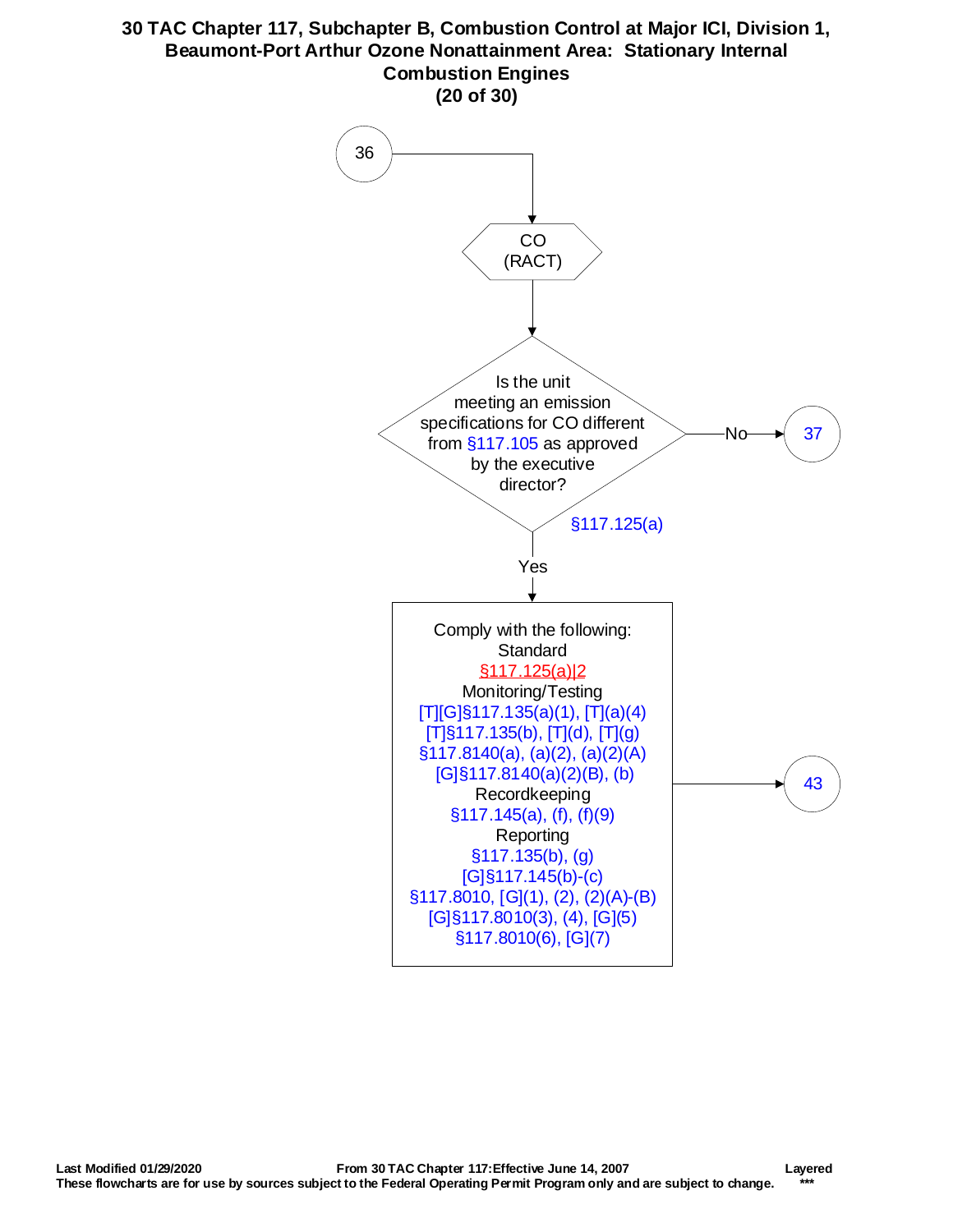<span id="page-20-0"></span>

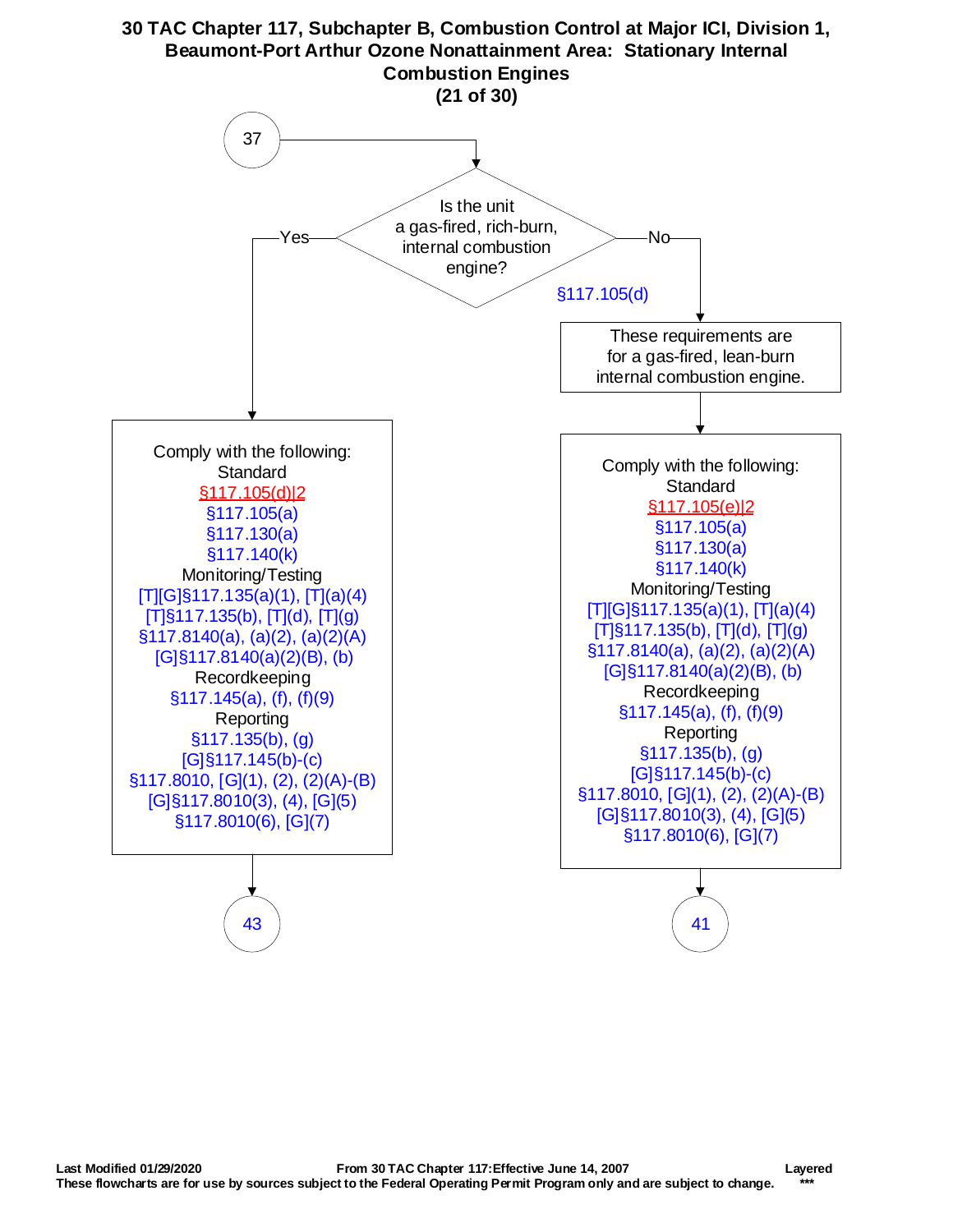<span id="page-21-0"></span>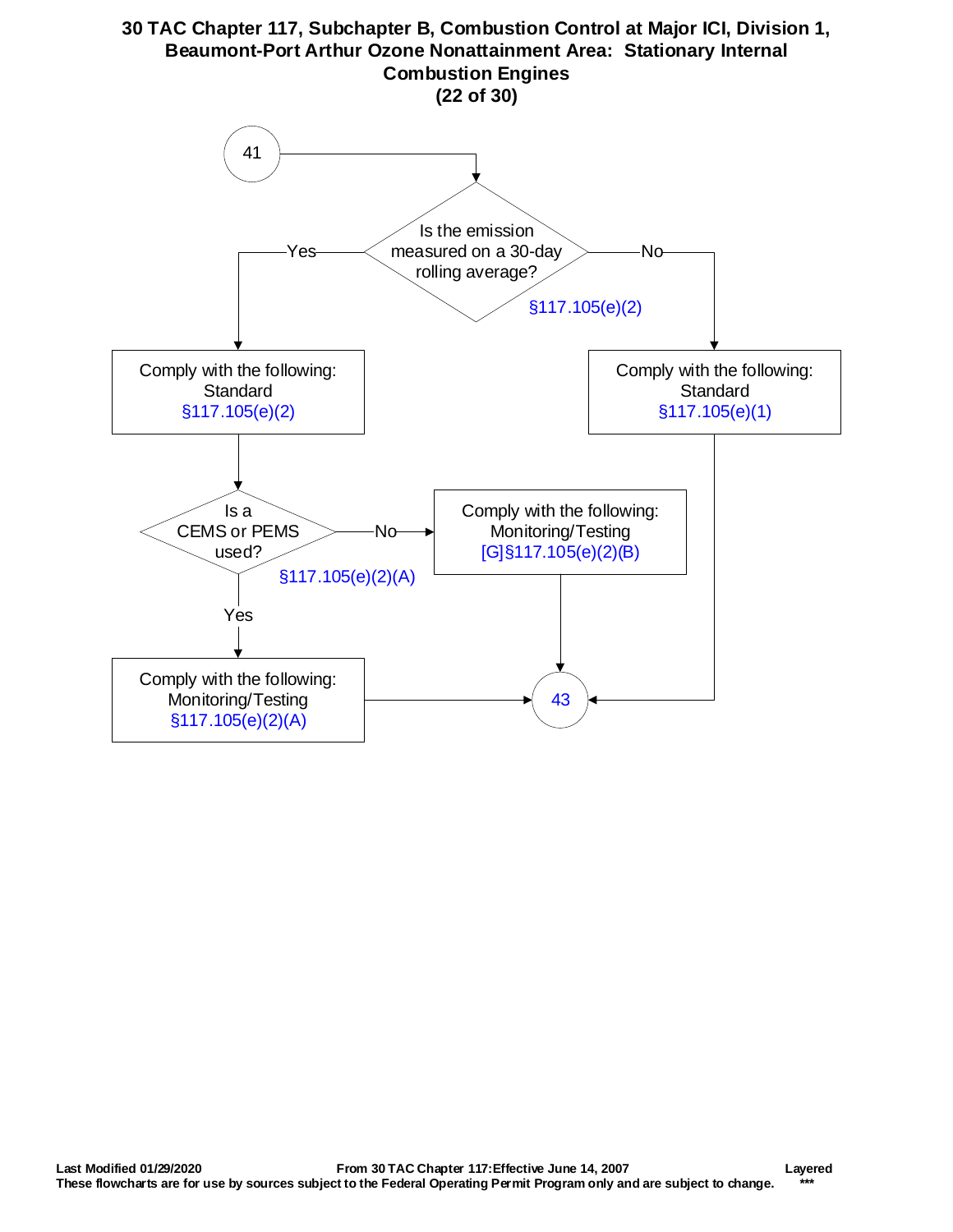<span id="page-22-0"></span>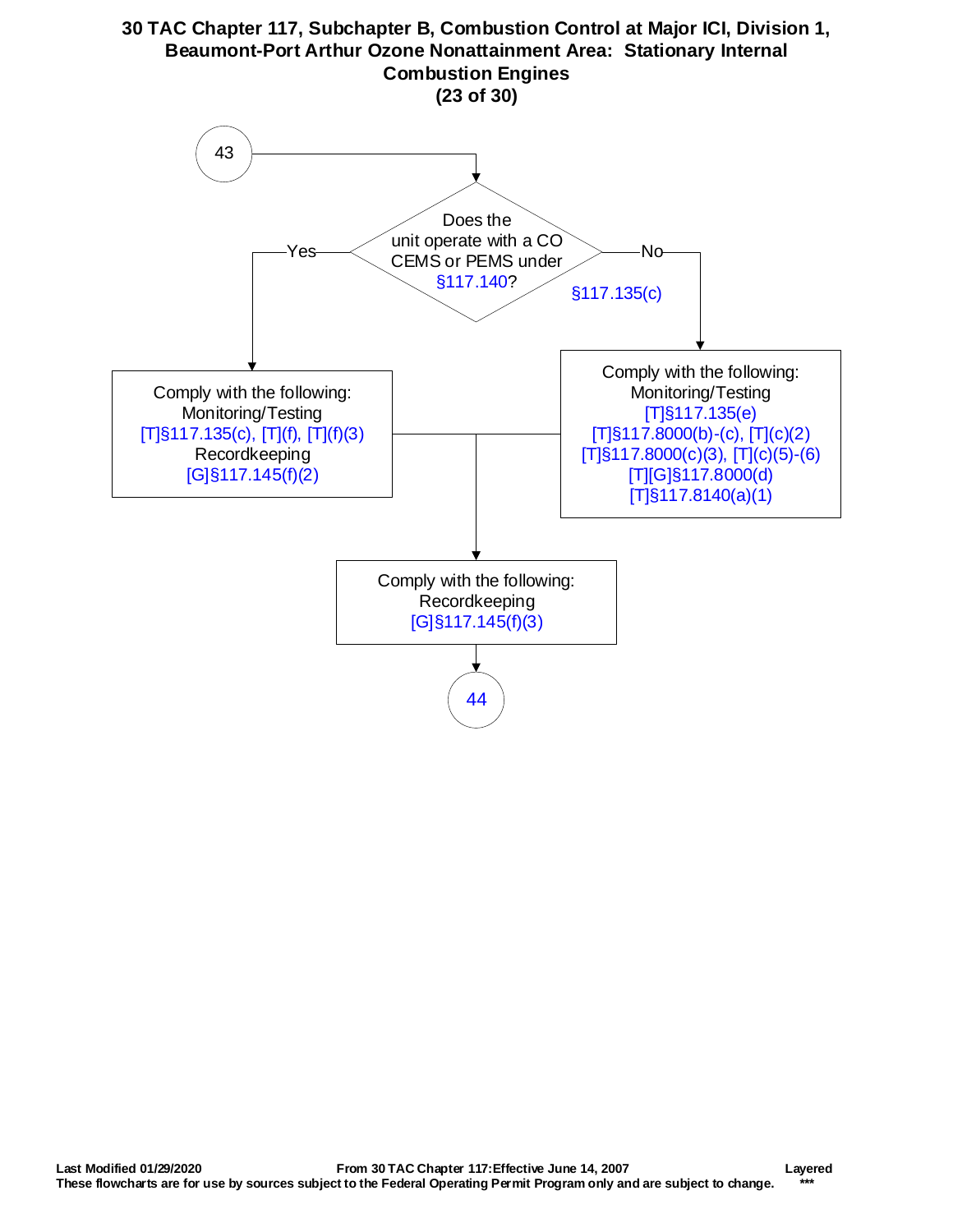<span id="page-23-0"></span>![](_page_23_Figure_0.jpeg)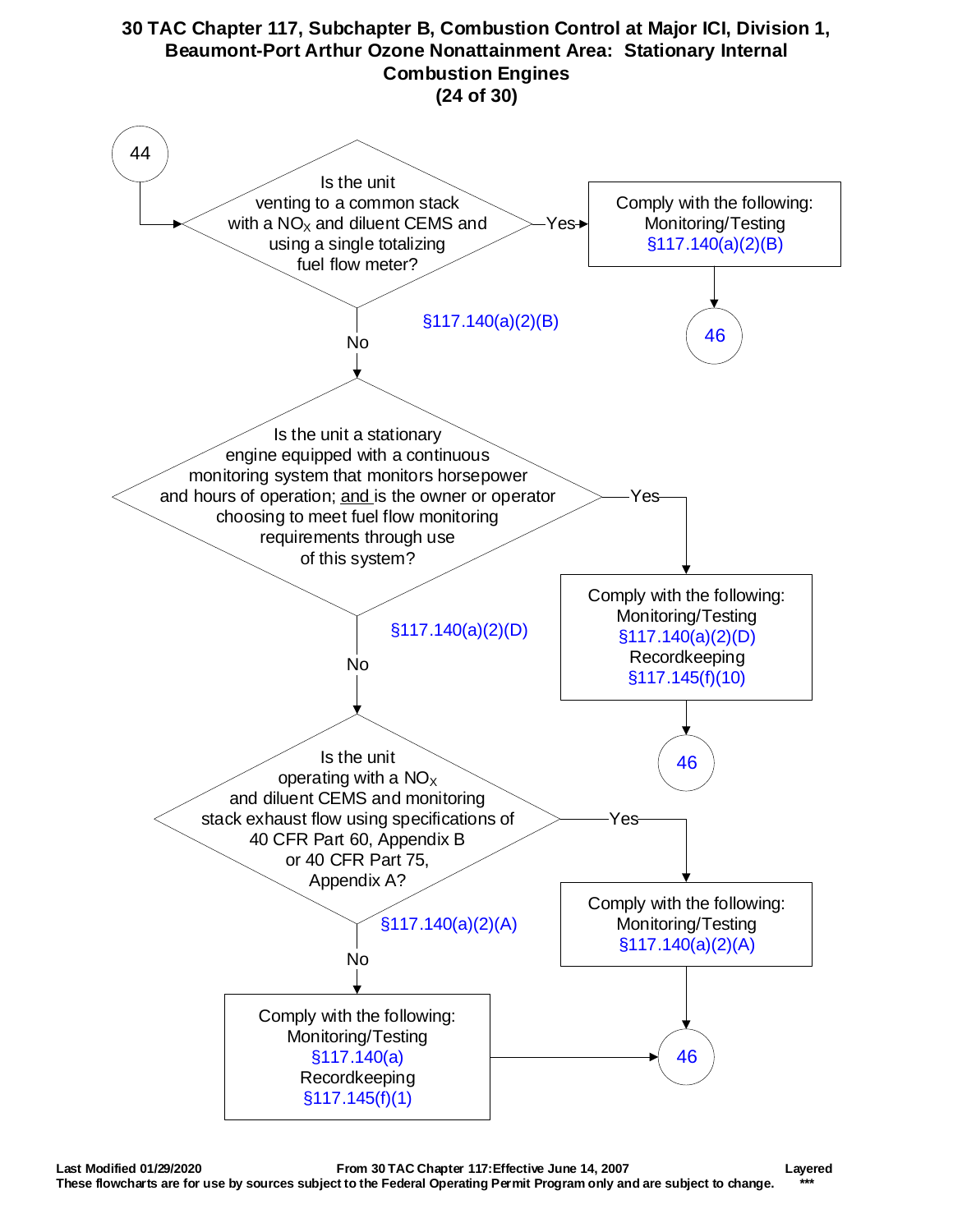<span id="page-24-0"></span>![](_page_24_Figure_0.jpeg)

#### **Last Modified 01/29/2020 From 30 TAC Chapter 117:Effective June 14, 2007 Layered These flowcharts are for use by sources subject to the Federal Operating Permit Program only and are subject to change. \*\*\***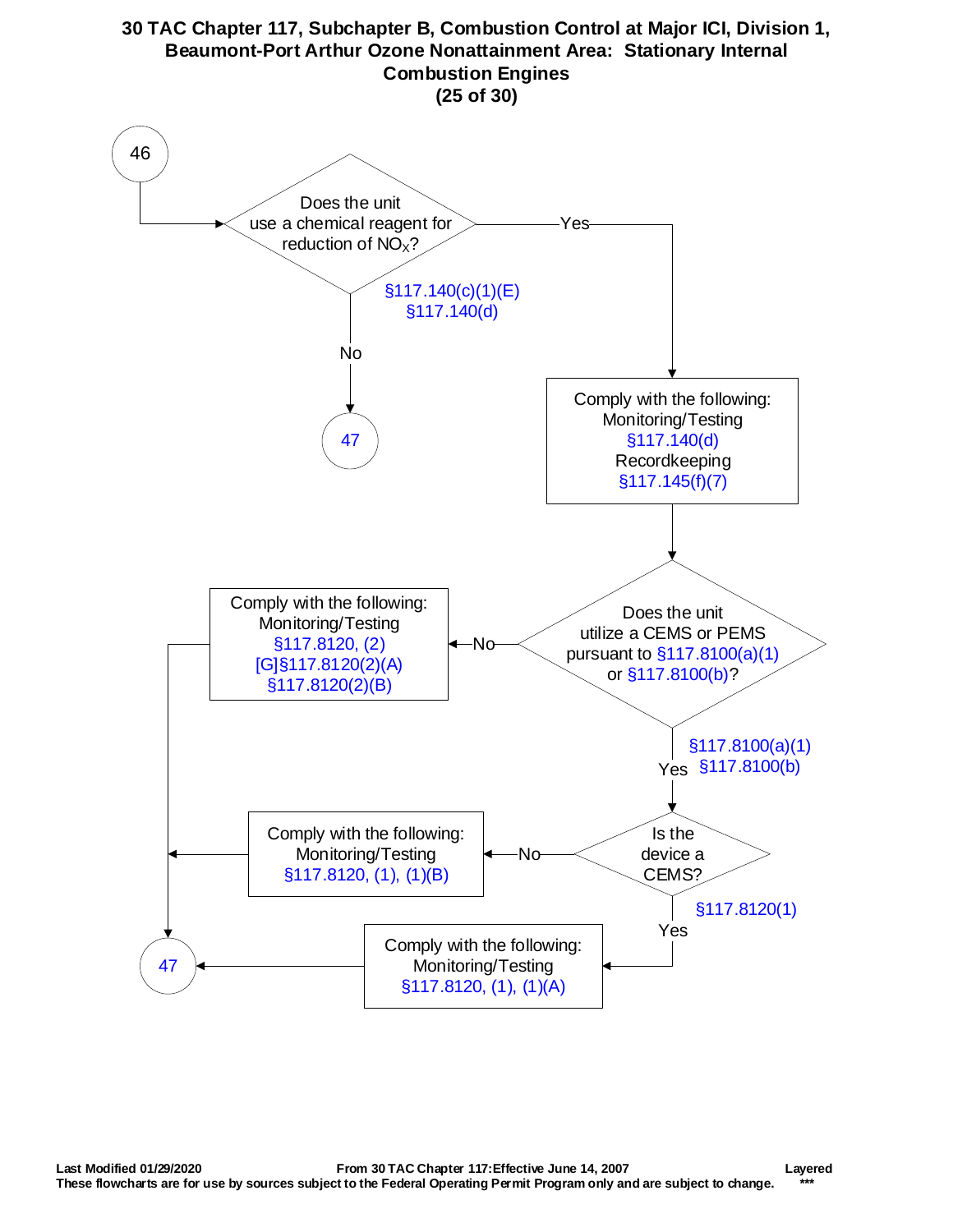<span id="page-25-0"></span>![](_page_25_Figure_1.jpeg)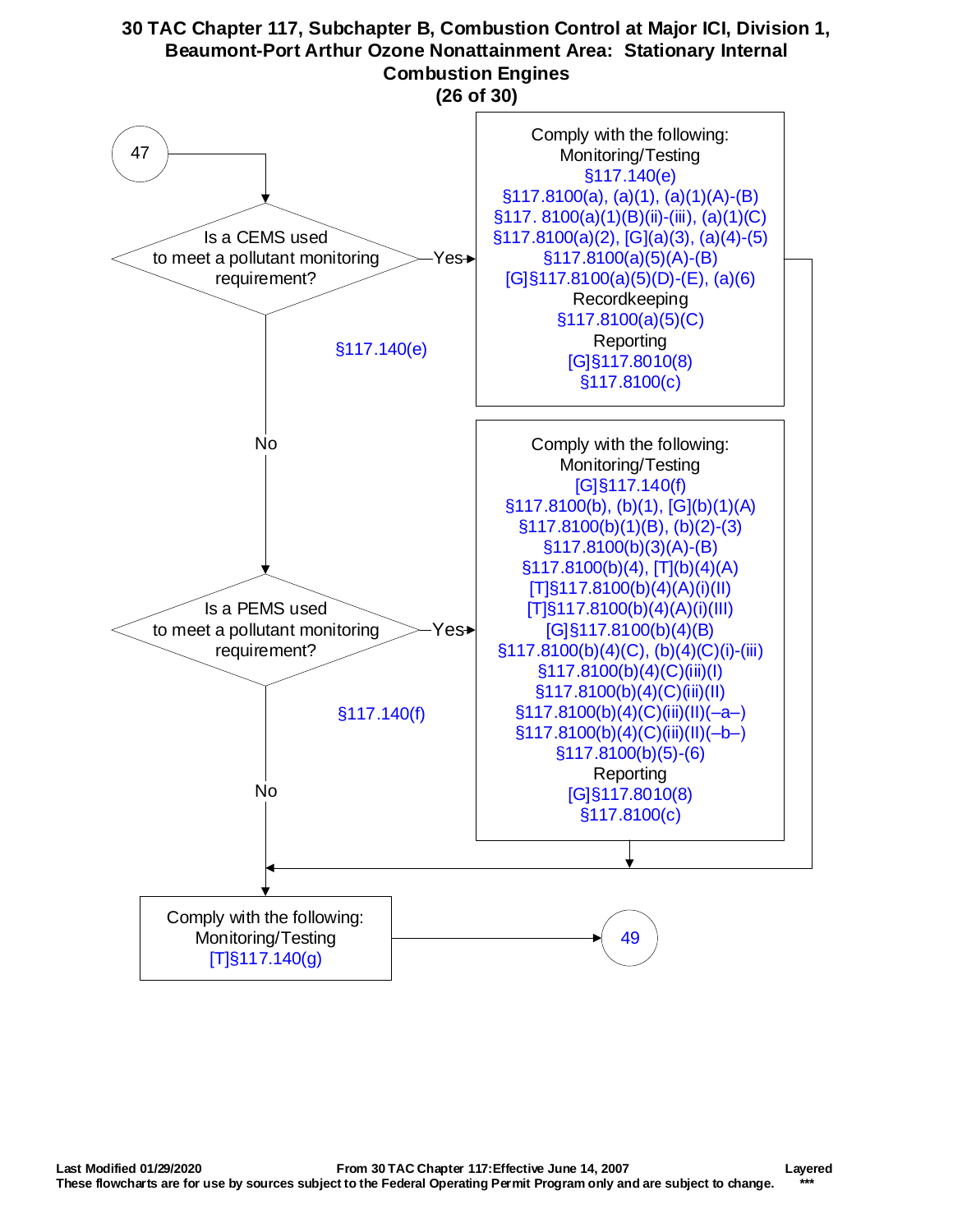<span id="page-26-0"></span>![](_page_26_Figure_1.jpeg)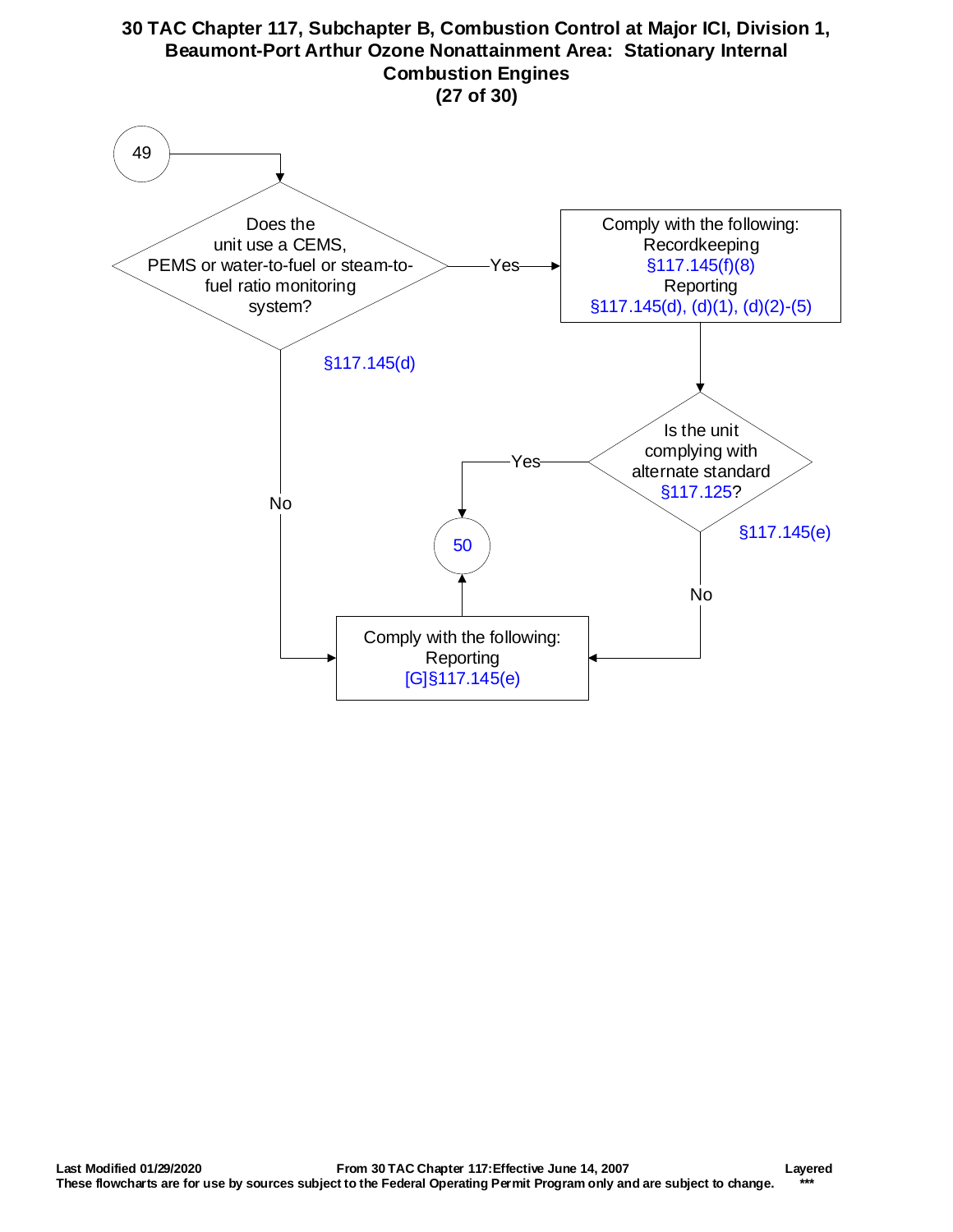<span id="page-27-0"></span>![](_page_27_Figure_0.jpeg)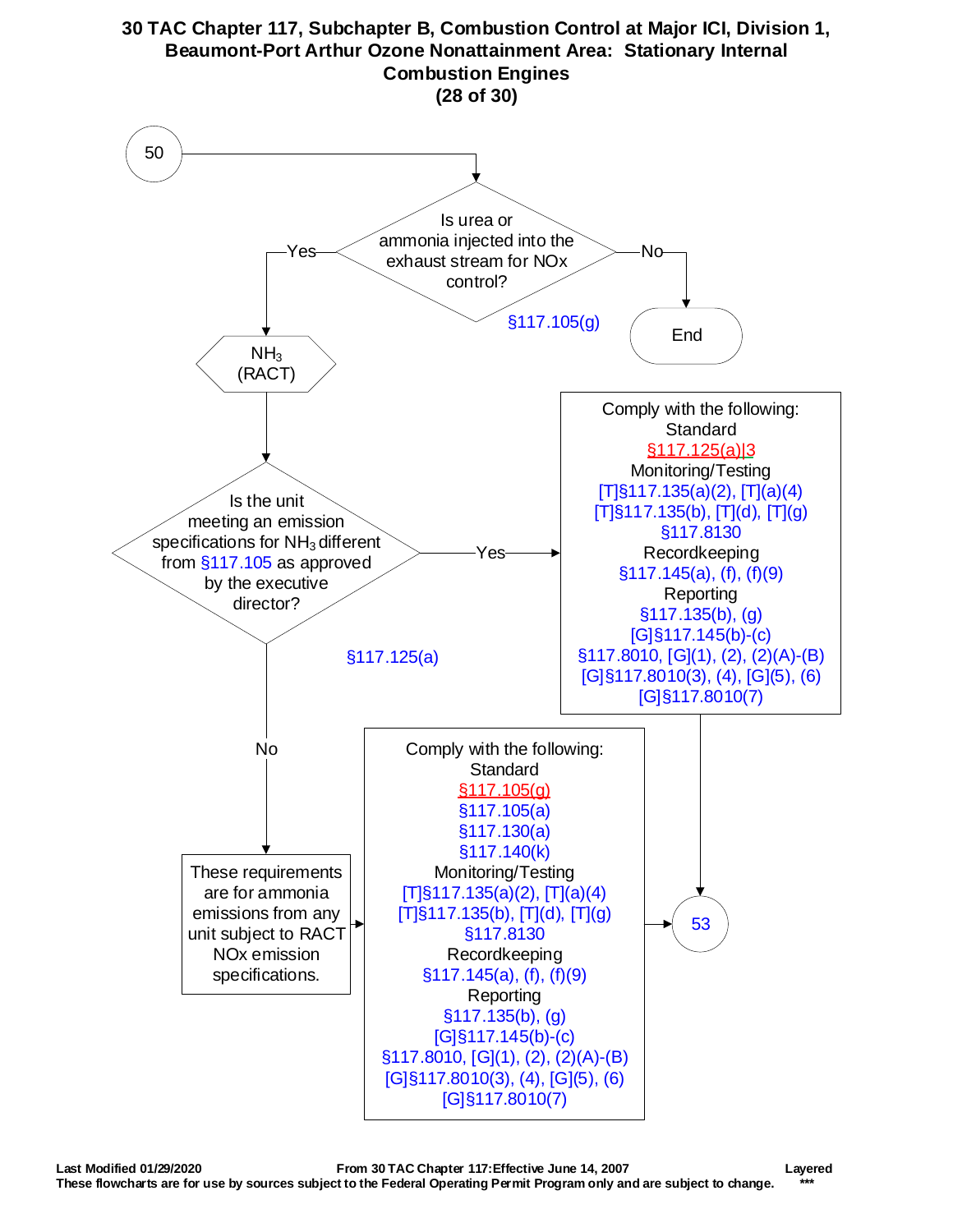<span id="page-28-0"></span>![](_page_28_Figure_0.jpeg)